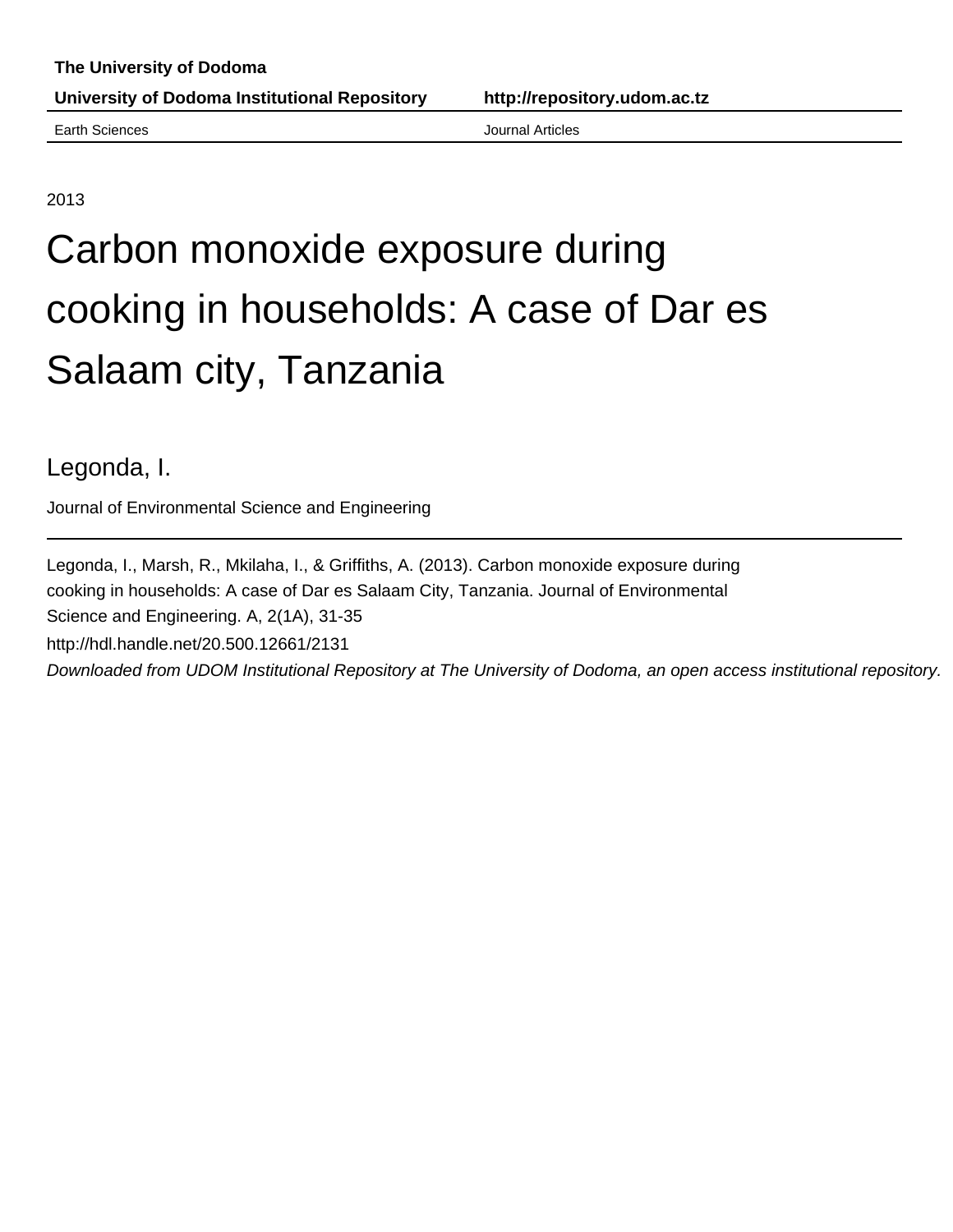

## **Carbon Monoxide Exposure during Cooking in Households: A Case of Dar es Salaam City, Tanzania**

Isack Legonda<sup>1</sup>, Richard Marsh<sup>2</sup>, Iddi Mkilaha<sup>1</sup> and Anthony Griffiths<sup>2</sup>

*1. Department of Mechanical and Industrial Engineering, University of Dar es Salaam, Dar es Salaam 35131, Tanzania 2. Institute of Energy, Cardiff University, Cardiff CF24 3AA, UK* 

Received: November 17, 2012 / Accepted: December 28, 2012 / Published: January 20, 2013.

**Abstract:** Exposure to CO (carbon monoxide) during cooking in households using LPG (liquefied petroleum gas), natural gas and charcoal as fuels has been conducted. The study aimed at assessing the indoor air quality in order to address potential hazards associated with CO. Carbon monoxide concentrations and flame temperature were measured at an interval of 1 min for 1 h using CO and thermometer data loggers respectively. While the CO concentration from LPG and natural gas were found below 26 ppm for 1 h, as recommended by WHO (World Health Organization) standards, the average CO concentration from charcoal exceeded the standard limit. In addition closing the kitchen door during cooking increased the CO concentration from 26-295 ppm to 92-597 ppm. According to WHO, the observed CO concentrations from charcoal stove highlights questionable life support atmosphere. It can therefore be suggested that switching to LPG or natural gas from charcoal will reduce CO exposure to persons during cooking.

**Key words:** Air quality, CO poisoning, indoor pollution, pollution.

### **1. Introduction**

 $\overline{a}$ 

Exposure to elevated CO (carbon monoxide) during cooking in kitchens is a major concern in developing countries including Tanzania. Many people can be exposed to toxic risks associated with higher concentration of CO in the cooking area due to lack of awareness. Extended exposures to higher concentration of CO may cause vomiting, headache, fatigue, loss of memory, dizziness, nausea and death. Other researchers have reported to cause dysfunction of the human visual system at COHb (carboxyhemoglobin) above 18% [1]. Carbon monoxide can also cause neurological problems in mature persons, learning disabilities, developmental problems in children and can lead to miscarriage or stillbirth for women exposed during pregnancy [2].

High concentration of CO in the kitchens depends on several factors including type of fuel and ventilation. Generally, fuels with high carbon content such as charcoal emits high CO concentration in the flue gases during incomplete combustion compared to LPG (liquefied petroleum gas) and natural gas [3]. Incomplete combustion of fuels is mainly caused by insufficient oxygen around the burning appliance. This deficiency highlights the existence of poor ventilation of the particular kitchen. Poor ventilation in many residential kitchens could be due to natural ventilation employed which depends on wind direction. Additionally, a number of buildings in developing countries have only one ventilation window on a side elevation of the kitchen. In some cases, kitchen doors are also closed during cooking to prevent children accessing the burning fire. Under these conditions, air quality in the kitchen may be compromised and the need to investigate is obvious.

Although previous studies on indoor concentrations of CO have been conducted in other developing countries, in Tanzania there is limited information on CO exposure during cooking in the kitchen.

**Corresponding author:** Isack Legonda, Ph.D., lecturer, main research fields: combustion of fuels, air quality and catalysis. E-mail: legondaia@gmail.com.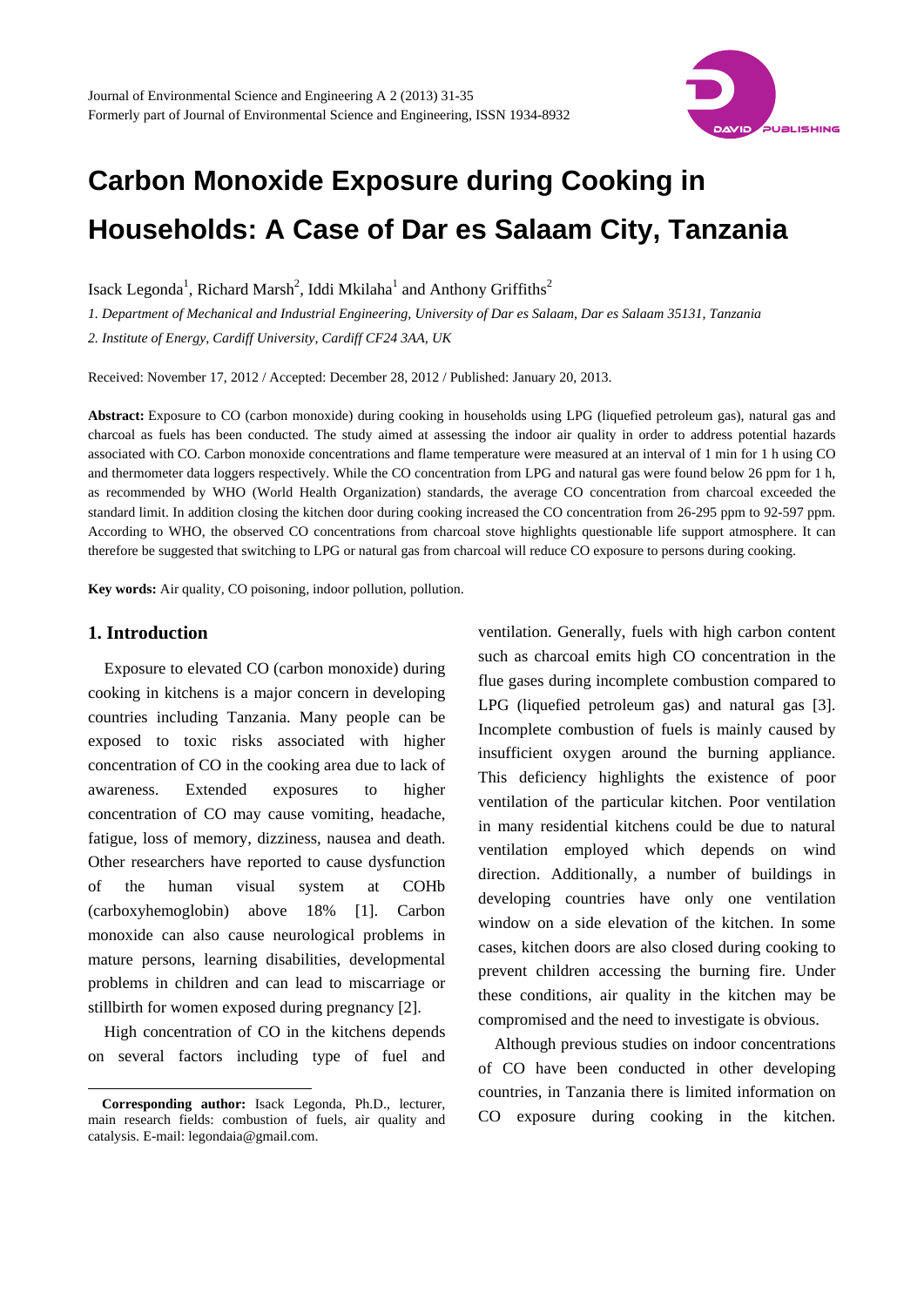Furthermore, awareness on potential hazards associated with CO is also not well addressed. Therefore, this study aims at assessing the CO exposure in cooking areas with poor ventilation and addresses the associated potential hazards. Three types of fuels employed in the study were LPG, NG (natural gas) and charcoal. While the latter was chosen to represent a major source of fuel in Tanzania [4], the LPG is also commonly used in households for cooking. Natural gas was chosen as a prospect fuel following discovery in the recent years. The CO exposure levels from these fuels were compared with those recommended by WHO (World Health Organization) standards and other literatures to address potential hazards.

#### **2. Materials and Methods**

The toxicity of the environment is determined by the chemical composition, concentration, physical state of the effluents and duration of exposure as described in PD 6503-1:1990 standard [5]. In this study, the chemical concentration of CO in the kitchen was determined according to Ref. [6] standard procedures. Rice (1 kg) and green vegetable (0.4 kg) were chosen as a typical food for experimentation and their total cooking time was timed at 1 h. The food was cooked in an aluminum port (2 L) using LPG, natural gas and charcoal as sources of fuel. The Nikai gas cooker (NG-842) was used for gaseous fuels while charcoal was fired in a "Jiko Poa" (top diameter = 300 mm). Prior to cooking, the CO concentration was recorded at an interval of 1 min for 15 min. Flame temperatures for all cooking tests were also measured at an interval of 1 min using YC-747UD thermometer data logger and Type K thermocouples (accuracy  $\pm$ 0.1%). Similarly, the concentration of carbon monoxide was monitored using CO (EL-USB-CO, accuracy  $\pm$  6%) data logger. The sampling points in the room were located at a region representing breathing zone as shown in Fig. 1a and 1b). The breathing point was established by taking physical measurements during cooking considering the ergonomics of human body measurements [7]. The cooking tests were conducted in three cycles to monitor maximum fluctuation.

#### **3. Results and Discussion**

By means of measurements methodology the experiments were carried out. The results obtained are presented in the form of CO exposure and potential toxic hazards.



**Fig. 1 Schematic diagram of the experimental layout using (a) charcoal stove "Jiko Poa"; (b) gas cooker.**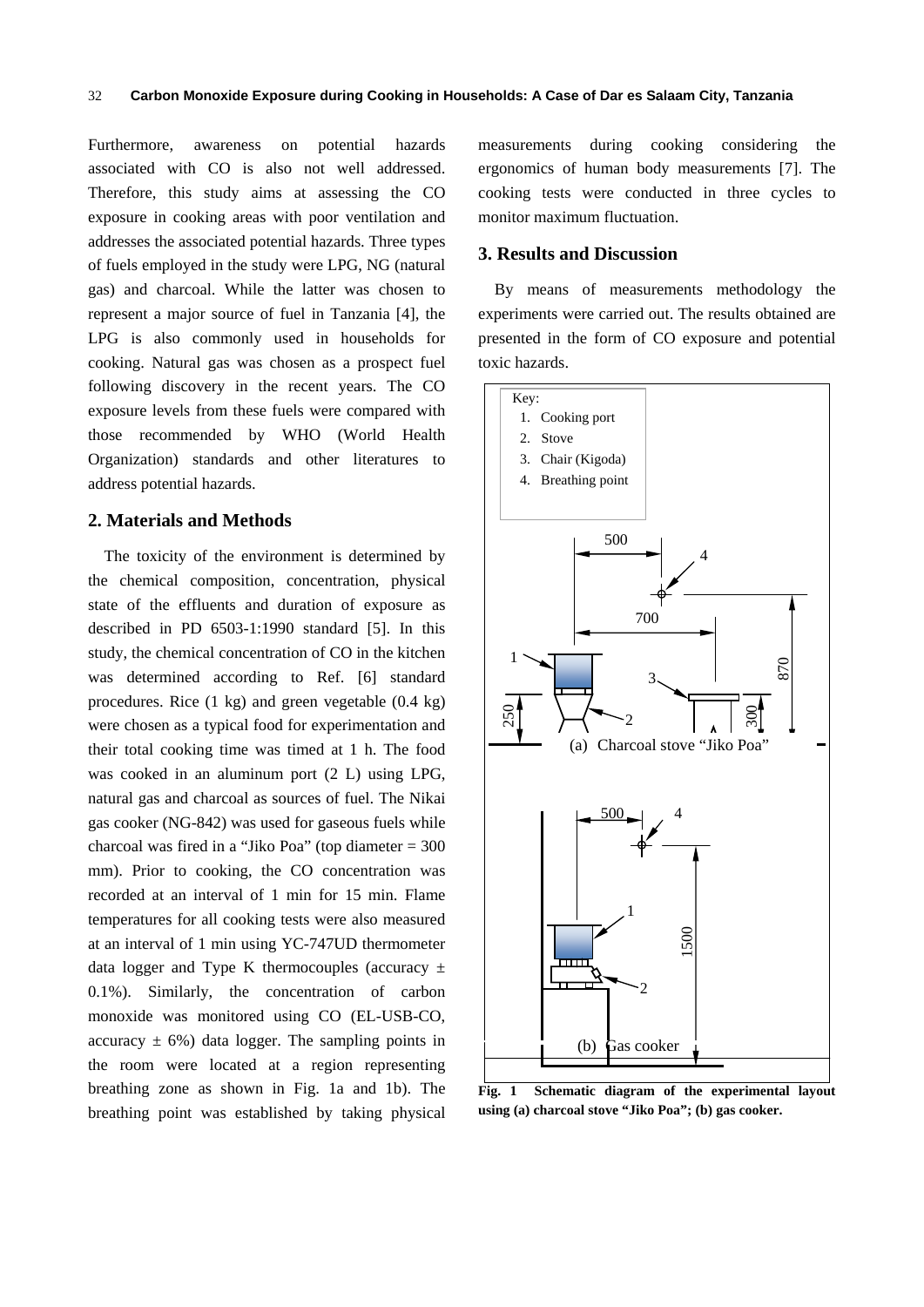#### *3.1 CO Exposure*

Fig. 2 compares the CO exposure in the kitchen from different types of fuels during cooking. It can be seen from the figure that CO exposure using charcoal as a fuel reached a maximum of 300 ppm while for LPG and natural gas were found to be below 10 ppm. The increase of CO concentration in the kitchen highlights an incomplete combustion due to insufficient oxygen. This deficiency could be attributed to the poor ventilation of the cooking area. Another possible explanation could be due to high carbon content in the charcoal compared to gaseous fuels. Further observation showed that there exist a positive correlation between CO emission and the addition of charcoal to the stove during cooking. It was observed that the CO concentration increased from 17 ppm to 215 ppm after addition of 100 g of charcoal. Therefore, adding charcoal to the stove during cooking could be another attributing factor to the increase of CO concentration in the kitchen. This is because of the non-homogeneous nature of the combustion process at this stage, where the added fuel is still in heating phase. These results compare well with those reported by Zhang et al. [3] who conducted the study in a model kitchen.

Fig. 3 shows the average flame temperatures and structures from different sources of fuel during cooking. The flame temperatures were measured to compare the energy used from tested fuels as well as the correlation with the CO emission and cooking practice.

The flame structure was taken to observe the yellow tipping for assessing the existence of incomplete combustion. From Fig. 3, it can be seen that the flame temperature profile for charcoal as a fuel was characterised by two peaks. The first peak occurred between 15 min and 40 min while the second occurred between 40 min and 50 min of the cooking period. The occurrence of these peaks can be explained by the combustion characteristics of the charcoal. Traditionally, charcoal combustion is associated with ash formation on the particle surface which inhibit oxygen diffusion as evidenced in Fig. 4a, thus, lowering flame temperature.

For LPG and natural gas, the flame temperature peaked at the start of ignition and decreased significantly during cooking rice. This decrease was linked to the cooking practice which aimed to reduce heating rate. Moreover, a significant yellow tipping during start of the ignition was observed when using NG compared to LPG as revealed in Figs. 4b and 4c. This structure shows the existence of incomplete



**Fig. 2 CO concentration at the breathing zone from different types of fuels.** 



**Fig. 3 Flame temperature profile of different types of fuels.** 



**Fig. 4 Flame structures of different types of fuels.**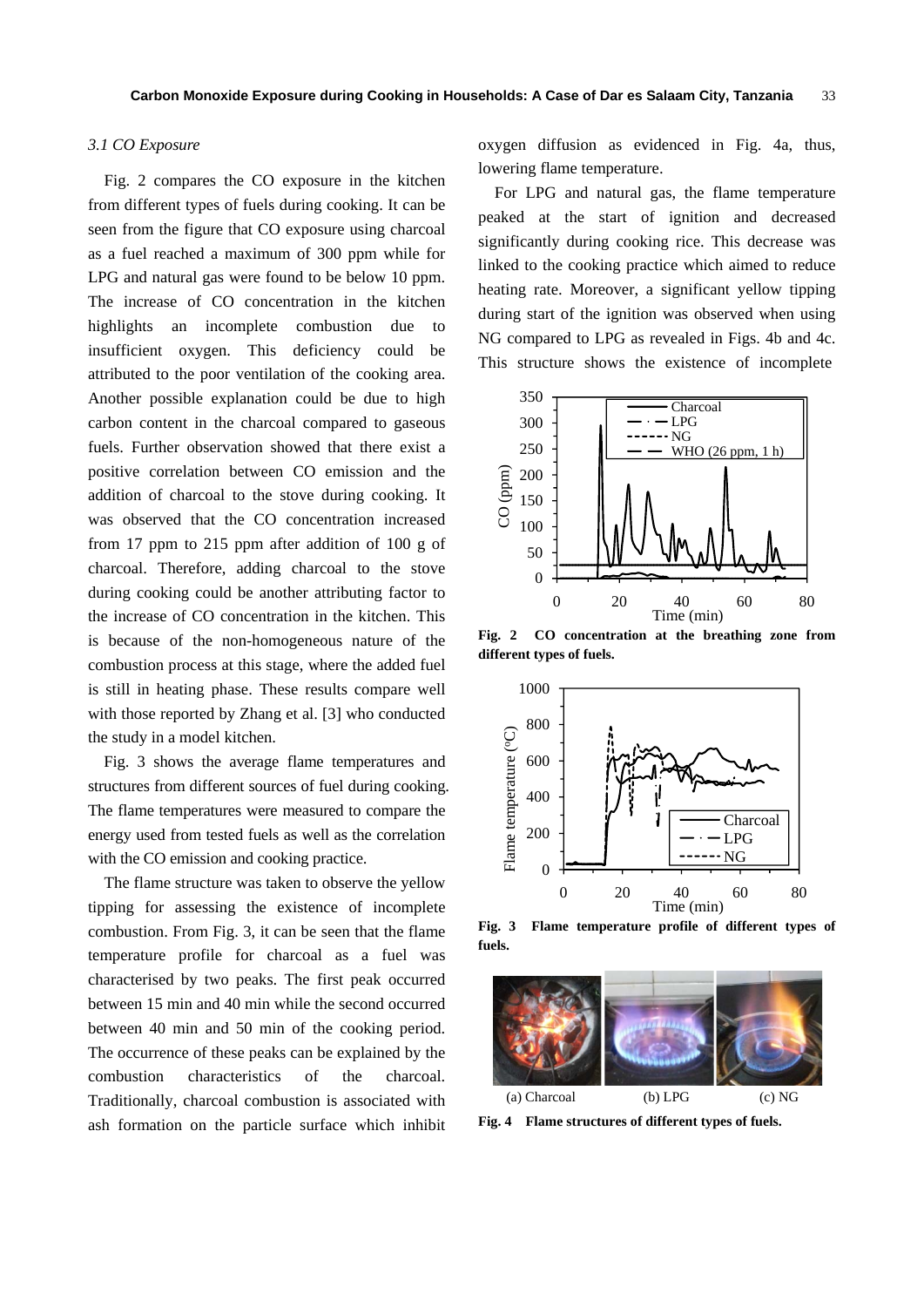combustion which causes CO emissions as also revealed in Fig. 2. A possible attributing factor to this characteristic could be settings of the gas cooker.

Fig. 5 compares the concentration of CO when the kitchen door was opened and closed during cooking. It can be seen from this figure that the CO concentration was higher when the door was closed than when the door was opened. The maximum concentration of CO was 295 ppm and 597 ppm for opened and closed door respectively. The increase of CO concentration could be attributed to the poor ventilation as a result of closing the door. These results indicate that families with young children practicing closing the door during cooking are exposed to higher CO levels.

Fig. 6 shows the effect of air velocity on CO concentration in the kitchen. These data were taken when the door was closed to control the air flow in the kitchen. It can be seen that the CO peaks corresponded to the decrease in air velocity. The observed peaks of CO could be due to the decreased air exchange rate as a result of decrease in air velocity.

#### *3.2 Potential Toxic Hazards*

There are several toxic hazards associated with prolonged exposure to air containing high levels of carbon monoxide. These hazards are classified based on the concentration and exposure time. The exposure time recorded in this study was found to range between 40 min to 60 min. The exposure time was measured in order to compare with the WHO standard which recommends 9, 26, 52 and 87 ppm for 8 h, 1 h, 30 min and 15 min, respectively. From Fig. 2, it can be seen that CO exposure when using LPG and natural gas were within the limits recommended by WHO (26 ppm, 1 h).

For charcoal fuel, the CO exposure exceeded all thresholds recommended by WHO. CO concentration above 26 ppm can cause a number of hazards. For instance, at 200 ppm potential hazards include slight headache, tiredness, dizziness, nausea after 2-3 h and might be life-threatening after 3 h [2]. Another



**Fig. 5 The effect of closing the kitchen door on CO concentration.** 



**Fig. 6 Effect of air velocity on CO concentration during cooking.** 

laboratory study of several animal species showed a strong evidence on maternal CO exposures of 150-200 ppm (approximately 15%-25% COHb). This caused the reduction in birth weight, cardiomegaly, delays in behavioral development and disruption of cognitive function of the tested animal species [8]. In addition, isolated experiments suggested that some of these effects may occur at concentrations as low as 60-65 ppm (approximately 6%-11% COHb) maintained throughout gestation.

#### **4. Conclusions**

Experimental study on CO exposure during cooking has been conducted using charcoal, LPG and natural